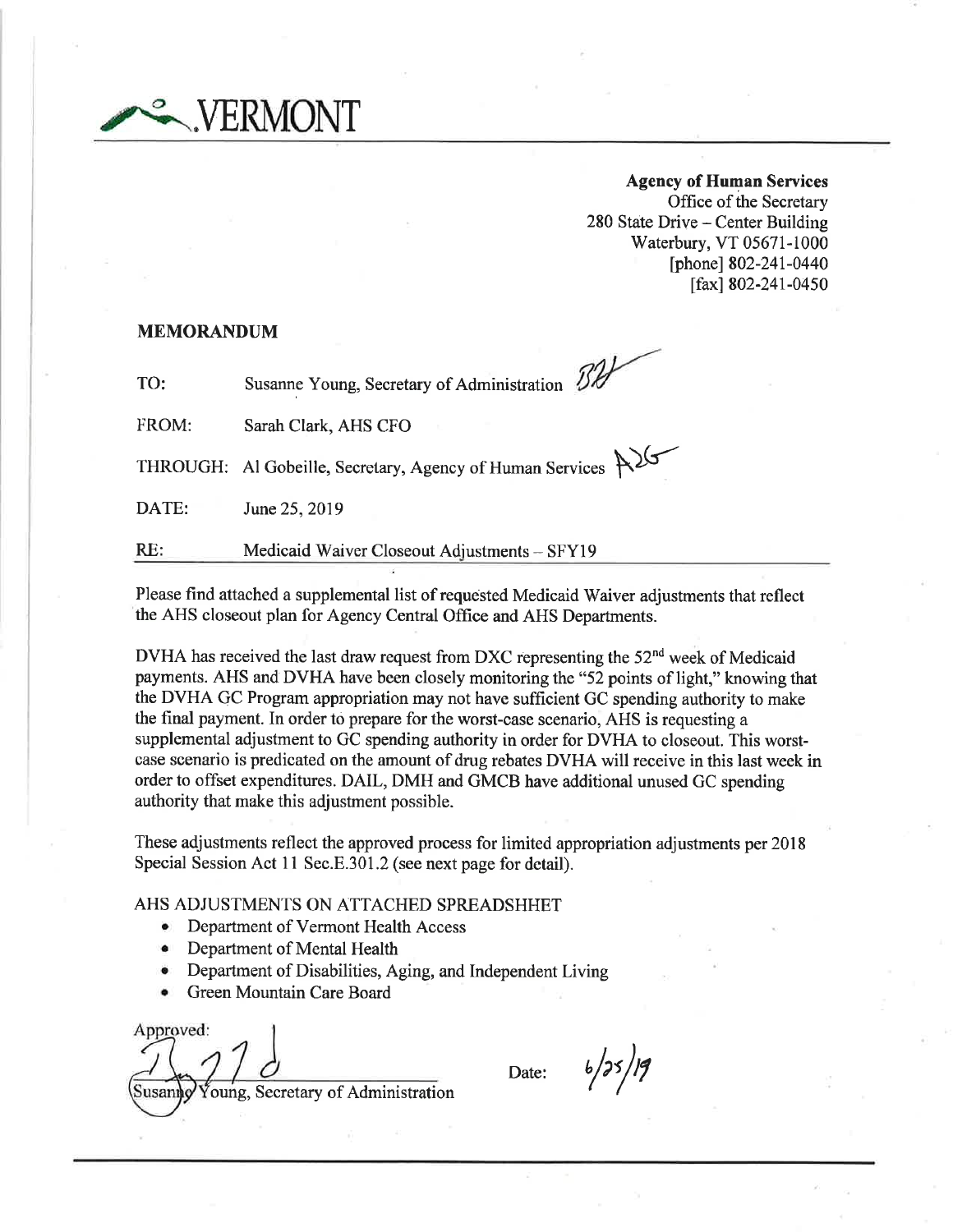# Sec. E.301.2 GLOBAL COMMITMENT APPROPRIATIONS; TRANSFER; REPORT

(a) In order to facilitate the end-of-year closeout for fiscal year 2019, the Secretary of Human Services, with approval from the Secretary of Administration, may make transfers among the appropriations authorized for Medicaid and Medicaid-waiver program expenses, including Global Commitment appropriations outside the Agency of Human Services. At least three business days prior to any transfer, the Agency shall submit to the Joint Fiscal Office a proposal of transfers to be made pursuant to this section. A final report on all transfers made under this section shall be made to thc Joint Fiscal Committee for review at the September 2019 meeting. The purpose of this section is to provide the Agency with limited authority to modify the appropriations to comply with the terms and conditions of the Global Commitment for Health waiver approved by the Centers for Medicare and Medicaid Services under Section 1115 of the Social Security Act.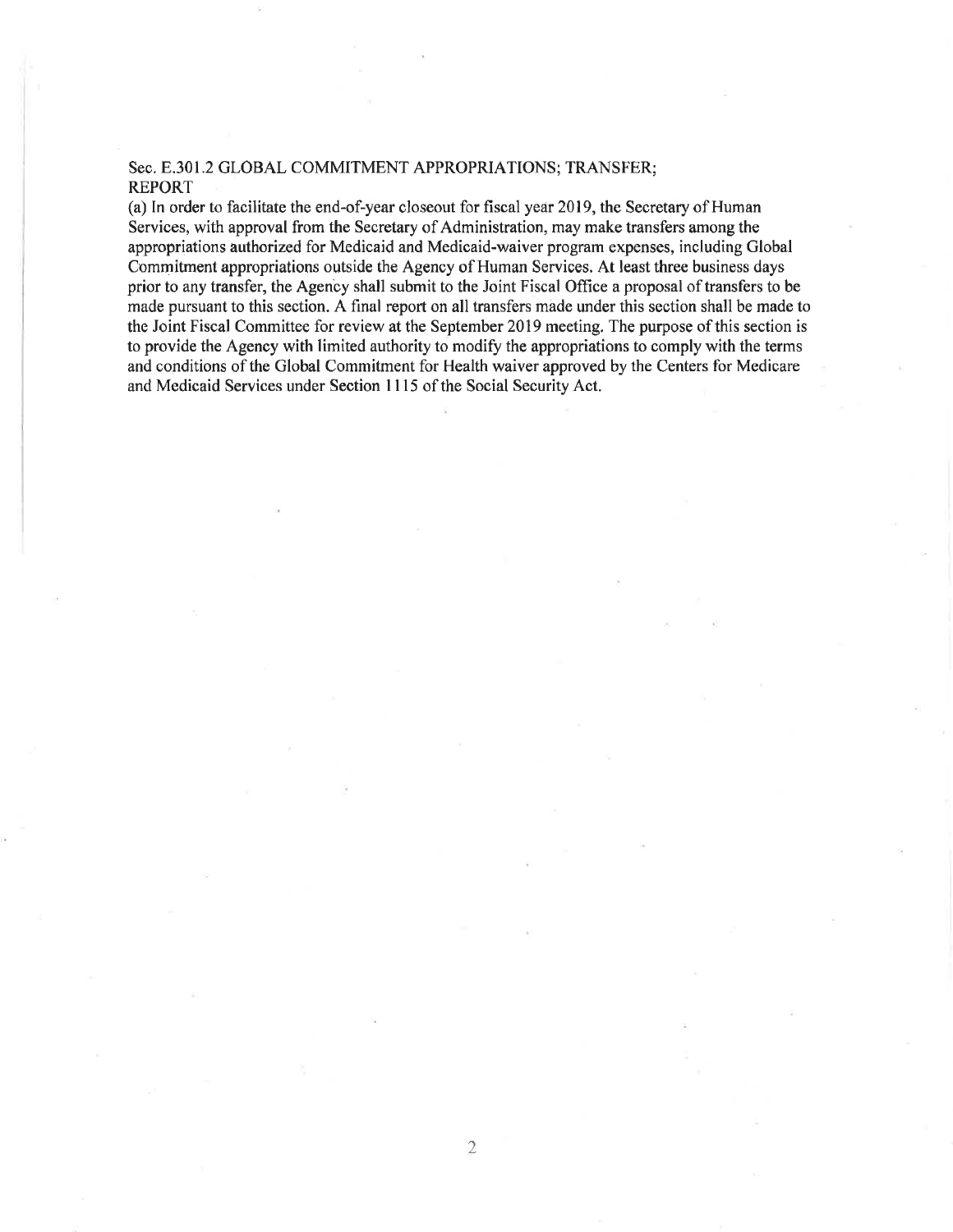# Global Commitment SFY19<br>AHS GC Closeout Adjustments

|                      |                       |                                     | General  | Federal | Giobal<br><b>Commitment</b> | Total                     |
|----------------------|-----------------------|-------------------------------------|----------|---------|-----------------------------|---------------------------|
| <b>Department</b>    | Dept ID               | <b>Fund Codes</b>                   | 10000    | 22005   | 20405                       |                           |
|                      |                       |                                     |          |         |                             |                           |
| AHS                  |                       | 3400001000 AHS Secretary's Office   |          |         |                             |                           |
|                      |                       |                                     |          |         |                             | $\overline{0}$            |
| <b>DRS</b>           |                       | 3400008000 Division of Rate Setting |          |         |                             | $\overline{0}$            |
|                      |                       |                                     |          |         |                             | $\overline{0}$            |
| <b>HSB</b>           |                       | 34000100000 Human Services Board    |          |         |                             |                           |
|                      |                       |                                     |          |         |                             | 0                         |
| <b>TOTAL AHS/DRS</b> |                       |                                     | 0l       | O       | Ū                           | Ō                         |
| <b>DOC</b>           |                       |                                     |          |         | ×                           |                           |
|                      |                       | 3480004000 Correctional Services    | 0        |         |                             | $\overline{0}$            |
|                      |                       |                                     |          |         |                             |                           |
| <b>TOTAL DOC</b>     |                       |                                     | οı       | 01      | Ū                           | δ                         |
|                      |                       |                                     |          |         |                             |                           |
| <b>DVHA</b>          | 3410010000 Admin      |                                     |          |         |                             |                           |
|                      |                       | <b>Transfer GC to Global</b>        |          |         |                             |                           |
|                      |                       | Commitment Program                  |          |         | (424.303)                   | (424, 303)                |
|                      |                       | Convert GC to GF                    | 50,000   |         | (108, 201)                  | (58, 201)                 |
|                      |                       | 3410015000 Global Commitment        |          |         |                             |                           |
|                      |                       | Receive GC from DAIL                |          |         |                             |                           |
|                      |                       | Developmental Services              |          |         | 4,000,000                   | 4,000,000                 |
|                      |                       | Receive GC from from                |          |         |                             |                           |
|                      |                       | Admin<br>Receive GC from State Only |          |         | 424,303                     | 424,303                   |
|                      |                       | Receive GC from DMH                 |          |         | 236,314<br>567,795          | 236,314<br>567,795        |
|                      |                       | Receive GC from GMCB                |          |         | 418,850                     | 418,850                   |
|                      |                       |                                     |          |         |                             |                           |
|                      | 3410016000            | <b>GC LTC Waiver</b>                |          |         |                             |                           |
|                      |                       |                                     |          |         |                             |                           |
|                      |                       |                                     |          |         |                             |                           |
|                      | 3410017000 State Only |                                     |          |         |                             |                           |
|                      |                       | <b>Transfer GC to Global</b>        |          |         |                             |                           |
|                      |                       | Commitment Program                  |          |         | (236, 314)                  | (236.314)                 |
|                      |                       | 3410018000 Non-Waiver Matched       |          |         |                             |                           |
|                      |                       |                                     |          |         |                             | 0                         |
|                      |                       |                                     | $\Omega$ |         |                             | 0                         |
| <b>TOTAL DVHA</b>    |                       |                                     | 50,000   |         |                             |                           |
|                      |                       |                                     |          | οı      | 4,878,444                   | 4,928,444                 |
|                      |                       |                                     |          |         |                             |                           |
| <b>VDH</b>           |                       | 3420010000 Admin & Support          |          |         |                             |                           |
|                      |                       |                                     |          |         |                             | $\overline{0}$            |
|                      |                       |                                     |          |         |                             |                           |
|                      |                       | 3420021000 Public Health            |          |         |                             |                           |
|                      |                       |                                     |          |         |                             |                           |
|                      |                       |                                     |          |         |                             | $\frac{1}{2}$             |
|                      | $\sim$                |                                     |          |         |                             |                           |
|                      |                       |                                     |          |         |                             |                           |
|                      | 3420060000 ADAP       |                                     |          |         |                             |                           |
|                      |                       |                                     |          |         |                             | 0                         |
|                      |                       |                                     |          |         |                             | $\overline{\mathfrak{o}}$ |
| <b>TOTAL VDH</b>     |                       |                                     | Û        | Û       | Û                           | Ō                         |
|                      |                       |                                     |          |         |                             |                           |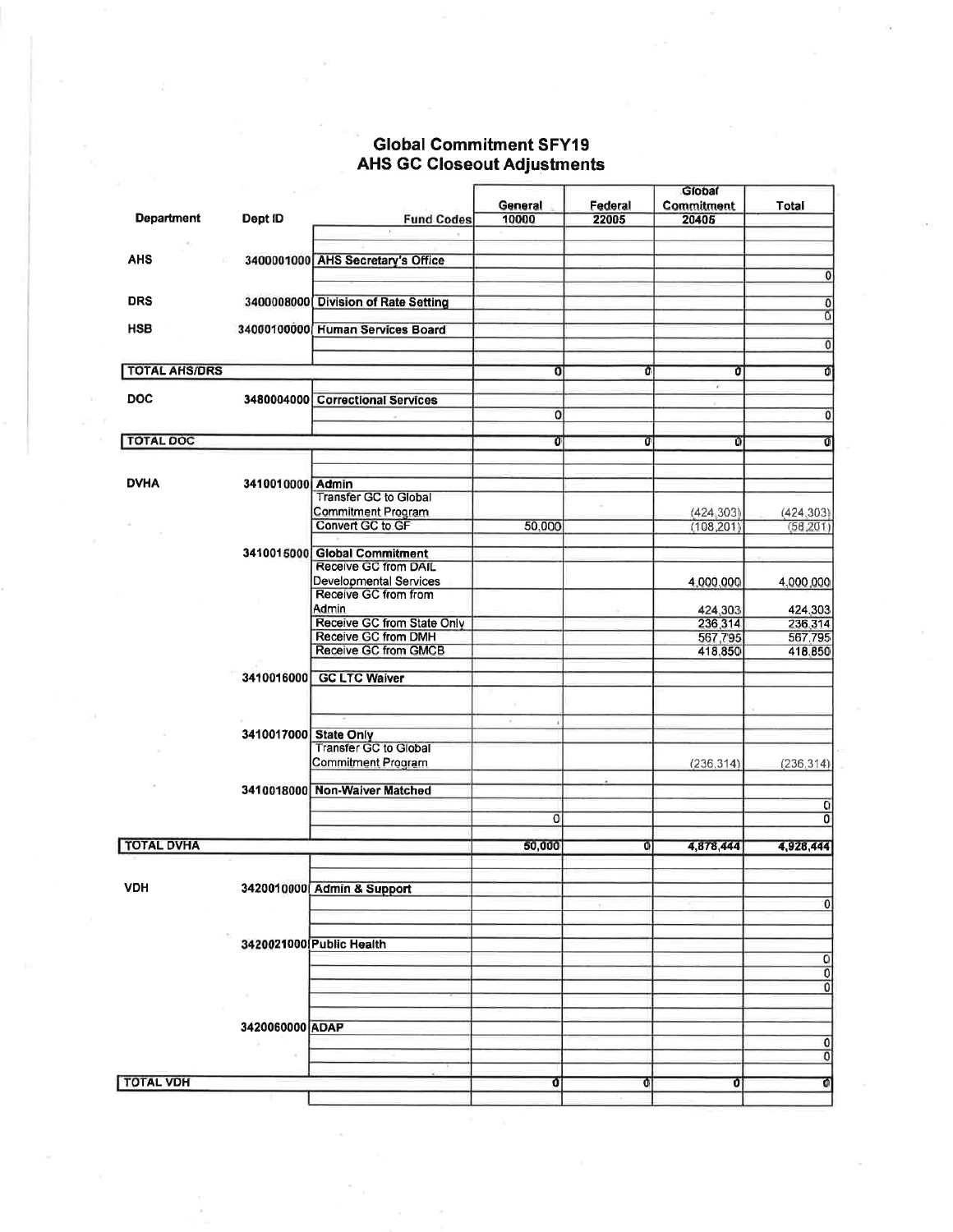| <b>DMH</b>         |                     | 3150070000 Mental Health               |    |   |             |                           |
|--------------------|---------------------|----------------------------------------|----|---|-------------|---------------------------|
|                    |                     | Transfer GC to DVHA                    |    |   | (567, 795)  | (567, 795)                |
|                    |                     |                                        |    |   |             | 0                         |
|                    |                     |                                        |    |   |             | তা                        |
| <b>TOTAL DMH</b>   |                     |                                        | o  | Ū | (567, 795)  | (567, 795)                |
|                    |                     |                                        |    |   |             |                           |
|                    |                     |                                        |    |   |             |                           |
|                    |                     |                                        |    |   |             |                           |
| <b>DDAIL</b>       |                     | 3460010000 Administration & Support    |    |   |             | 0                         |
|                    |                     |                                        |    |   |             | $\overline{0}$            |
|                    |                     |                                        |    |   |             | Ō                         |
|                    |                     |                                        |    |   |             | 0                         |
|                    |                     |                                        |    |   |             |                           |
|                    |                     |                                        |    |   |             |                           |
|                    |                     | 3460020000 DAIL Grants                 |    |   |             |                           |
|                    |                     |                                        |    |   |             | $\overline{0}$            |
|                    |                     |                                        |    |   |             | $\overline{0}$            |
|                    |                     |                                        |    |   |             |                           |
|                    |                     |                                        |    |   |             |                           |
|                    |                     |                                        |    |   |             |                           |
|                    |                     | 3460030000 Blind and Visually Impaired |    |   |             |                           |
|                    |                     |                                        |    |   |             | 0                         |
|                    |                     |                                        |    |   |             | $\overline{0}$            |
|                    |                     |                                        |    |   |             |                           |
| o.                 |                     | 3460040000 Vocational Rehabilitation   |    |   |             |                           |
|                    |                     |                                        |    |   |             |                           |
|                    |                     |                                        |    |   |             |                           |
|                    |                     |                                        |    |   |             |                           |
|                    |                     | 3460050000 Developmental Services      |    |   |             |                           |
|                    |                     | Transfer GC to DVHA Global             |    |   |             |                           |
|                    |                     | <b>Commitment Program</b>              |    |   |             |                           |
|                    |                     |                                        |    |   | (4,000,000) | (4.000, 000)              |
|                    |                     |                                        |    |   |             | 0                         |
|                    |                     | $\overline{\mathcal{F}}$               |    |   |             | $\overline{0}$            |
|                    |                     |                                        |    |   |             |                           |
|                    |                     | TBI, Home & Comm. Based                |    |   |             |                           |
|                    |                     |                                        |    |   |             |                           |
|                    | 3460070000 Waiver   |                                        |    |   |             |                           |
|                    |                     |                                        |    |   |             | $\overline{0}$            |
|                    |                     |                                        |    |   |             | $\overline{0}$            |
|                    |                     |                                        |    |   |             | $\overline{\mathfrak{o}}$ |
|                    |                     |                                        |    |   |             | $\overline{0}$            |
|                    |                     |                                        |    |   |             |                           |
|                    |                     |                                        |    |   |             | $\overline{\mathfrak{o}}$ |
|                    |                     |                                        |    |   |             |                           |
|                    |                     |                                        |    |   |             |                           |
| <b>TOTAL DDAIL</b> |                     |                                        | σı | Ō | (4,000,000) | (4,000,000)               |
|                    |                     |                                        |    |   |             |                           |
|                    |                     |                                        |    |   |             |                           |
|                    |                     |                                        |    |   |             |                           |
| <b>DCF</b>         | 3440010000 Admin    |                                        |    |   |             |                           |
|                    |                     |                                        |    |   |             | $\bf{0}$                  |
|                    |                     |                                        |    |   |             |                           |
|                    |                     |                                        |    |   |             |                           |
|                    |                     |                                        |    |   |             |                           |
|                    | 3440020000 FSD      |                                        |    |   |             |                           |
|                    |                     |                                        |    |   |             | $\overline{0}$            |
|                    |                     |                                        |    |   |             | $\overline{\mathfrak{o}}$ |
|                    |                     |                                        |    |   |             | $\overline{\mathfrak{o}}$ |
|                    |                     |                                        |    |   |             |                           |
|                    |                     |                                        |    |   |             |                           |
|                    | 3440030000 CDD      |                                        |    |   |             |                           |
|                    |                     |                                        |    |   |             | $\overline{0}$            |
|                    |                     |                                        |    |   |             |                           |
|                    |                     |                                        |    |   |             |                           |
|                    | 3440050000 AABD     |                                        |    |   |             |                           |
|                    |                     |                                        |    |   |             |                           |
|                    |                     |                                        |    |   |             | $\overline{0}$            |
|                    |                     |                                        |    |   |             |                           |
|                    | 3440060000 GA       |                                        |    |   |             |                           |
|                    |                     |                                        |    |   |             | $\overline{0}$            |
|                    |                     |                                        |    |   |             |                           |
|                    |                     |                                        |    |   |             | $\overline{\mathfrak{o}}$ |
|                    |                     |                                        |    |   |             |                           |
|                    | 3440080000 Reach Up |                                        |    |   |             |                           |
|                    |                     |                                        |    |   |             |                           |
|                    |                     |                                        |    |   |             |                           |
|                    |                     |                                        |    |   |             | 0 <sub>o</sub>            |
|                    |                     |                                        |    |   |             |                           |
|                    |                     |                                        |    |   |             |                           |
|                    | 3440100000 OEO      |                                        |    |   |             |                           |
|                    |                     |                                        |    |   |             | $\overline{0}$            |
|                    |                     |                                        |    |   |             |                           |

 $\bar{\epsilon}$ 

 $\frac{1}{\sqrt{2}}\left( \frac{1}{\sqrt{2}}\right) ^{2}+\frac{1}{\sqrt{2}}\left( \frac{1}{\sqrt{2}}\right) ^{2}+\frac{1}{\sqrt{2}}\left( \frac{1}{\sqrt{2}}\right) ^{2}+\frac{1}{\sqrt{2}}\left( \frac{1}{\sqrt{2}}\right) ^{2}+\frac{1}{\sqrt{2}}\left( \frac{1}{\sqrt{2}}\right) ^{2}+\frac{1}{\sqrt{2}}\left( \frac{1}{\sqrt{2}}\right) ^{2}+\frac{1}{\sqrt{2}}\left( \frac{1}{\sqrt{2}}\right) ^{2}+\frac{1}{\sqrt{2}}$ 

 $\mathbb{Q}$  .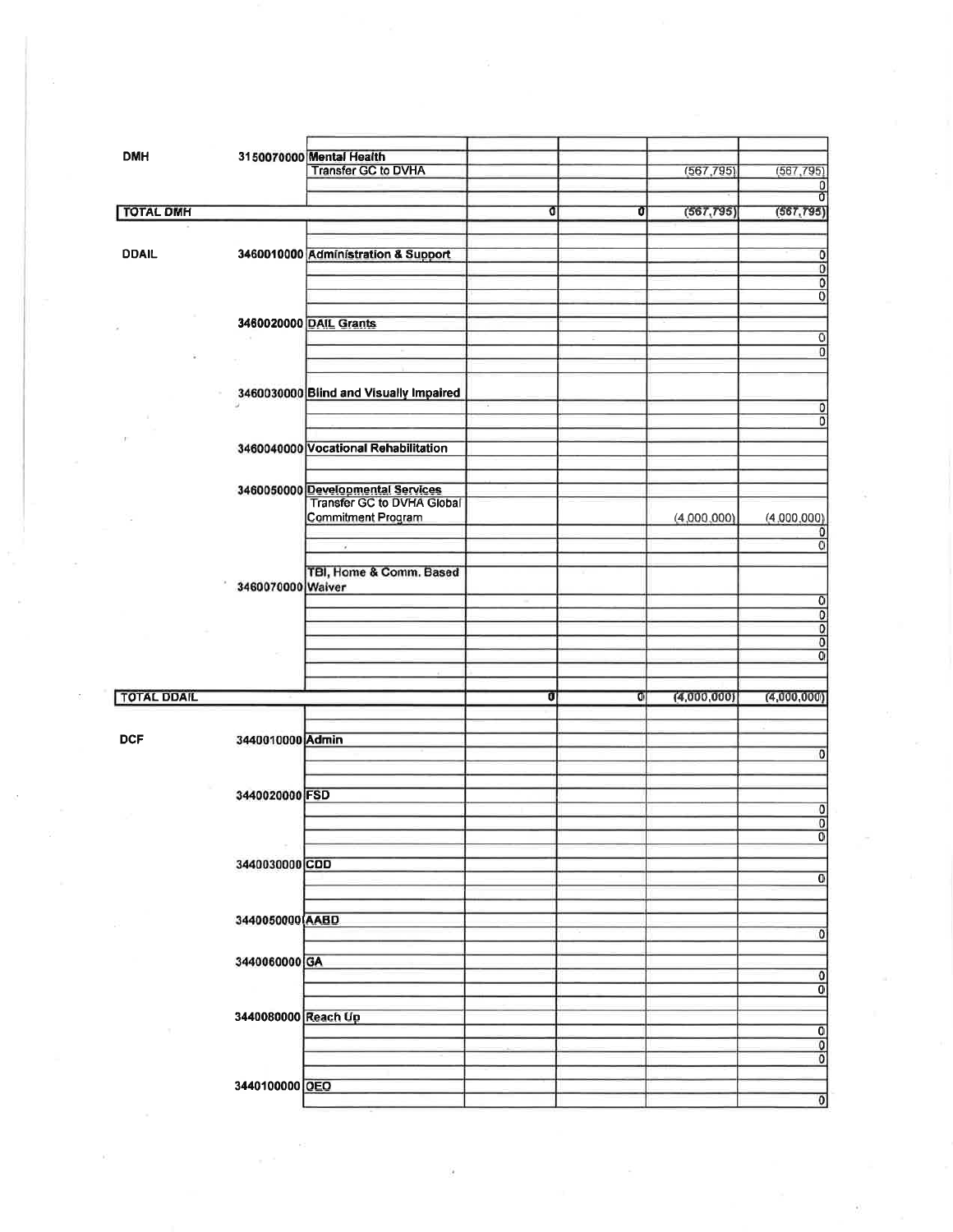|                            | 3440120000 Woodside                                    |           |           |            |            |
|----------------------------|--------------------------------------------------------|-----------|-----------|------------|------------|
|                            | <b>Disability Determination</b><br>3440130000 Services |           |           |            |            |
|                            |                                                        |           |           |            | 0          |
| <b>TOTAL DCF</b>           |                                                        | Ũ         | Ū         | o          |            |
| <b>GMCB</b><br>3330010000  | <b>GMCB</b><br>Transfer GC to DVHA                     |           |           | (418, 850) | (418, 850) |
| <b>TOTAL GMCB</b>          |                                                        | Ō         |           | (418, 850) | (418, 850) |
|                            | Net by fund all Depts:                                 | 50,000    | āl        | (108, 201) | (58, 201)  |
| <b>AHSCO</b><br>3400004000 | <b>Secretary's Office</b><br><b>Global Commitment</b>  |           |           |            |            |
|                            | General and Federal Funds<br>for GC Conversions        | (50.000)  | (58.201)  |            | (108.201)  |
| <b>TOTAL AHSCO</b>         |                                                        | (50, 000) | (58, 201) | 0          | (108, 201) |

 $\label{eq:R} \mathbf{x} = \left[ \begin{array}{cc} \mathbf{x} & \mathbf{0} & \mathbf{0} & \mathbf{0} \\ \mathbf{x} & \mathbf{0} & \mathbf{0} & \mathbf{0} \end{array} \right]$ 

 $\label{eq:K} \begin{array}{lllll} \mathbf{a} & & & & \\ \mathbf{a} & & & \\ \mathbf{a} & & & \\ \mathbf{a} & & & \\ \mathbf{a} & & & \\ \mathbf{a} & & & \\ \mathbf{a} & & & \\ \mathbf{a} & & & \\ \mathbf{a} & & & \\ \mathbf{a} & & & \\ \mathbf{a} & & & \\ \mathbf{a} & & & \\ \mathbf{a} & & & \\ \mathbf{a} & & & \\ \mathbf{a} & & & \\ \mathbf{a} & & & \\ \mathbf{a} & & & \\ \mathbf{a} & & & \\ \mathbf{a} & & & \\ \mathbf{a} & & & \\ \mathbf$ 

 $\label{eq:2.1} \frac{1}{\sqrt{2}}\sum_{i=1}^{n-1}\frac{1}{\sqrt{2}}\sum_{i=1}^{n-1}\frac{1}{\sqrt{2}}\sum_{i=1}^{n-1}\frac{1}{\sqrt{2}}\sum_{i=1}^{n-1}\frac{1}{\sqrt{2}}\sum_{i=1}^{n-1}\frac{1}{\sqrt{2}}\sum_{i=1}^{n-1}\frac{1}{\sqrt{2}}\sum_{i=1}^{n-1}\frac{1}{\sqrt{2}}\sum_{i=1}^{n-1}\frac{1}{\sqrt{2}}\sum_{i=1}^{n-1}\frac{1}{\sqrt{2}}\sum_{i=1}^{n-1}\$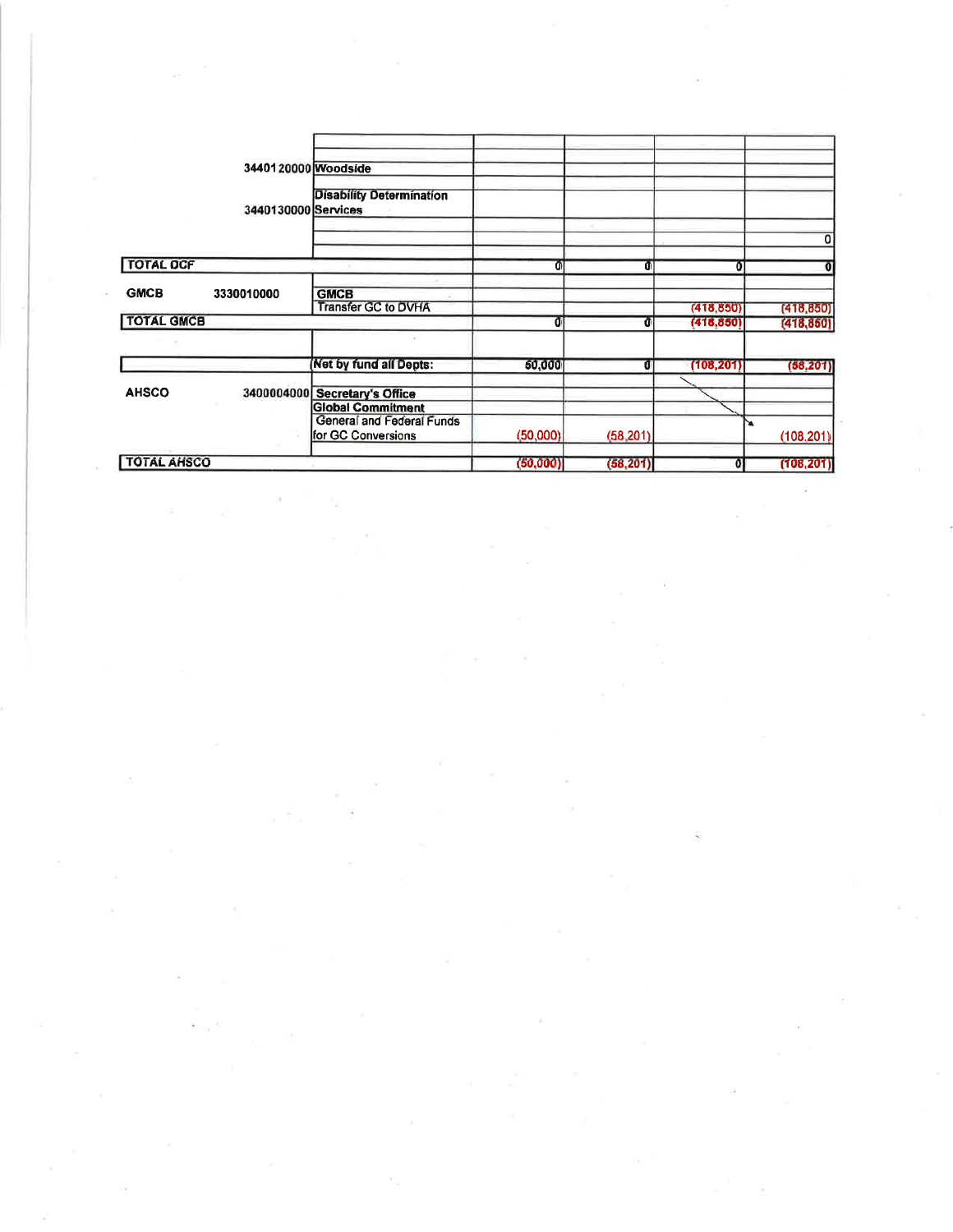/FRMONT

. Agency of Human Services Office of the Secretary 280 State Drive - Center Building Waterbury, VT 05671-1000 [phone] 802-241-0440 [fax] 802-241-0450

# MEMORANDUM

TO: Susanne Young, Secretary of Administration

FROM: Sarah Clark, AHS CFO  $\zeta_L$ 

THROUGH: Al Gobeille, Secretary, Agency of Human Services

DATE: June 5,2019

RE: Medicaid Waiver Closeout Adjustments - SFY19

Please find attached a list of requested Medicaid Waiver adjustments that reflect the AHS closeout plan for Agency Central Office and AHS Departments.

Some key points on this year's adjustments:

- The DVHA Global Commitment (GC) Program appropriation is projecting a \$7.7M gross shortfall for closeout. This shortfall is a result of DVHA paying for the CY2018 fee-forservice claims tail of Medicaid beneficiaries that were also attributed to the CY20l9 Accountable Care Organization (ACO) Prograrn. The DVHA Admin and DAIL Developmental Services appropriations are projecting surpluses, therefore, AHS will be transfering balances to cover the DVHA GC appropriation. By doing this transfer, AHS does not anticipate the need to use contingency funding from the Human Services Caseload Reserve per 2019 Session Act 6 Sec. 63. a
- The DVHA State Only appropriation is also projecting a deficit that is a result of the onetime payment to Springfield Hospital. AIIS intends to use one-time General Funds, as outlined in Sec.C.117 of H.542, to cover this shortfall. DVHA will be submitting an excess receipt for this Interdepartmental transfer. a
- The DVHA Long Term care (LTC) appropriation, managed by DAIL, is projecting a GC surplus. A portion of this surplus will be used to.cash in General Fund (GF) that will be carried forward into SFY20. The GF will be used as State match for the Money Follows the Person grant program. This funding was recently re-authorized and the LTC appropriation does not have any base GF for match in SFY20. a
- Other changes reflect the ebb and flow of Medicaid earnings and services for consumers across the AHS appropriations.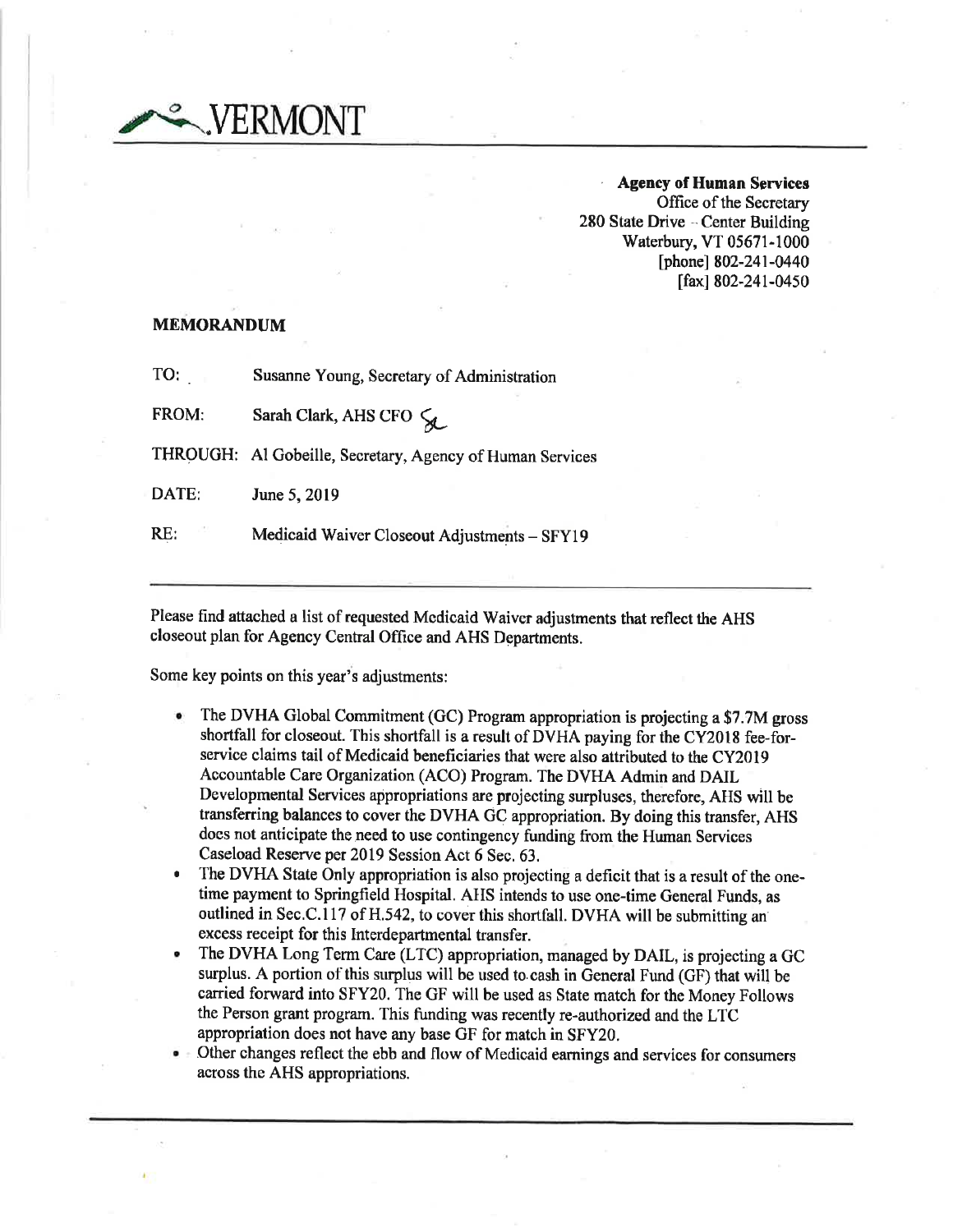These adjustments reflect the approved process for limited appropriation adjustments per 2018 Special Session Act 11 Sec.E.301.2 (see next page for detail).

AHS ADJUSTMENTS ON ATTACHED SPREADSHHET

- AHS Central Office
- Department of Vermont Health Access
- Vermont Department of Health
- Department of Mental Health
- Department of Disabilities, Aging, and Independent Living
- Department for Children and Families

Approved:

Date: 6/6/19

**Susanne Young** Secretary of Administration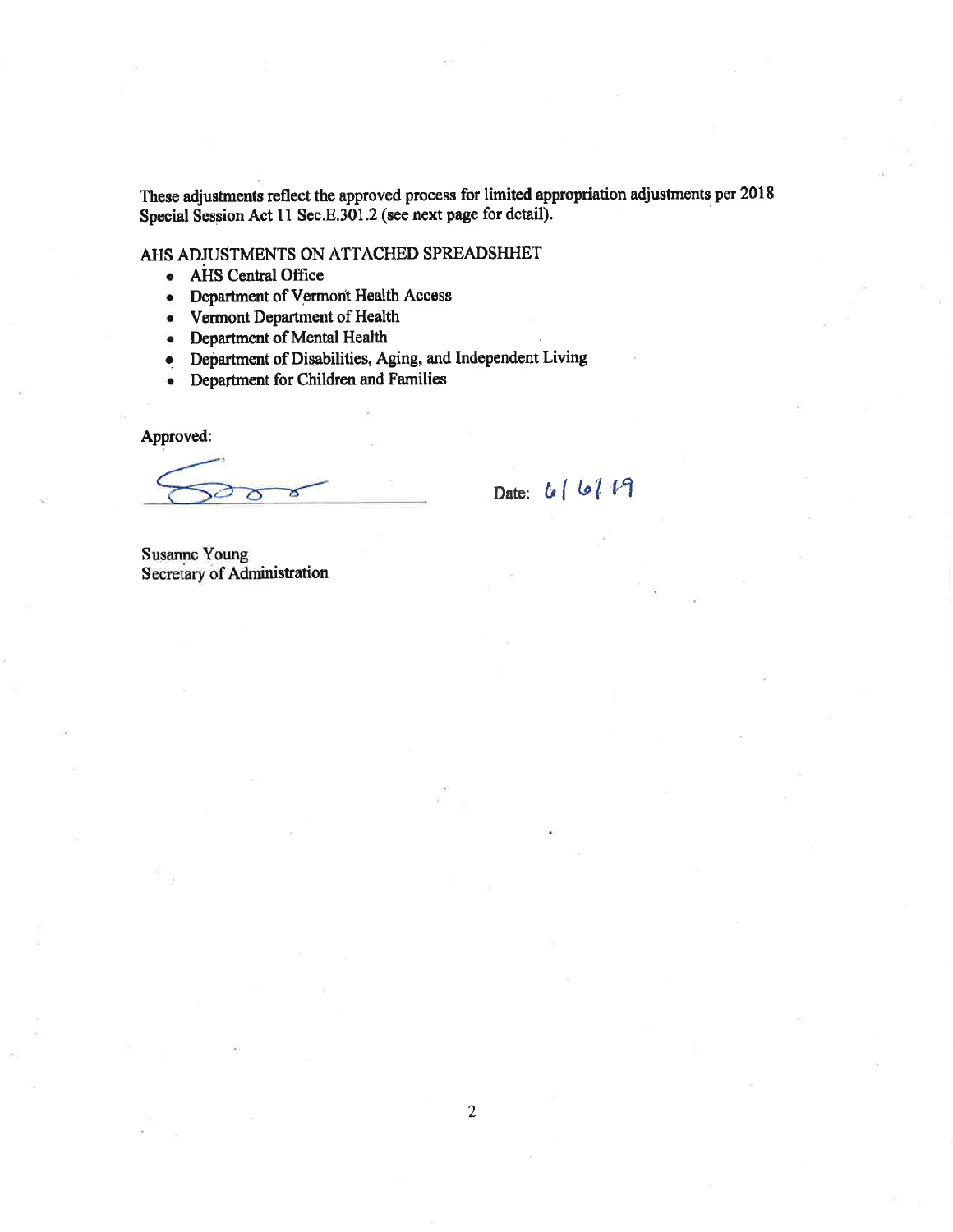# Sec. E.301.2 GLOBAL COMMITMENT APPROPRJATIONS; TRANSFER; REPORT

(a) In order to facilitate the end-of-year closeout for fiscal year 2019, the Secretary of Human Services, with approval from the Secretary of Administration, may make transfers among the appropriations authorized for Medicaid and Medicaid-waiver program oxpenses, including Global Commitment appropriations outside the Agency of Human Services. At least three business days prior to any transfer, the Agency shall submit to the Joint Fiscal Office a proposal of transfers to be made pursuant to this section. A final report on all transfers made under this section shall be made to the Joint Fiscal Committee for review at the September 2019 meeting. 1'he purpose of this section is to provide the Agency with limited authority to modify the appropriations to comply with the terms and conditions of the Global Commitment for Health waiver approved by the Centers for Medicare and Medicaid Services under Section 1115 of the Social Security Act.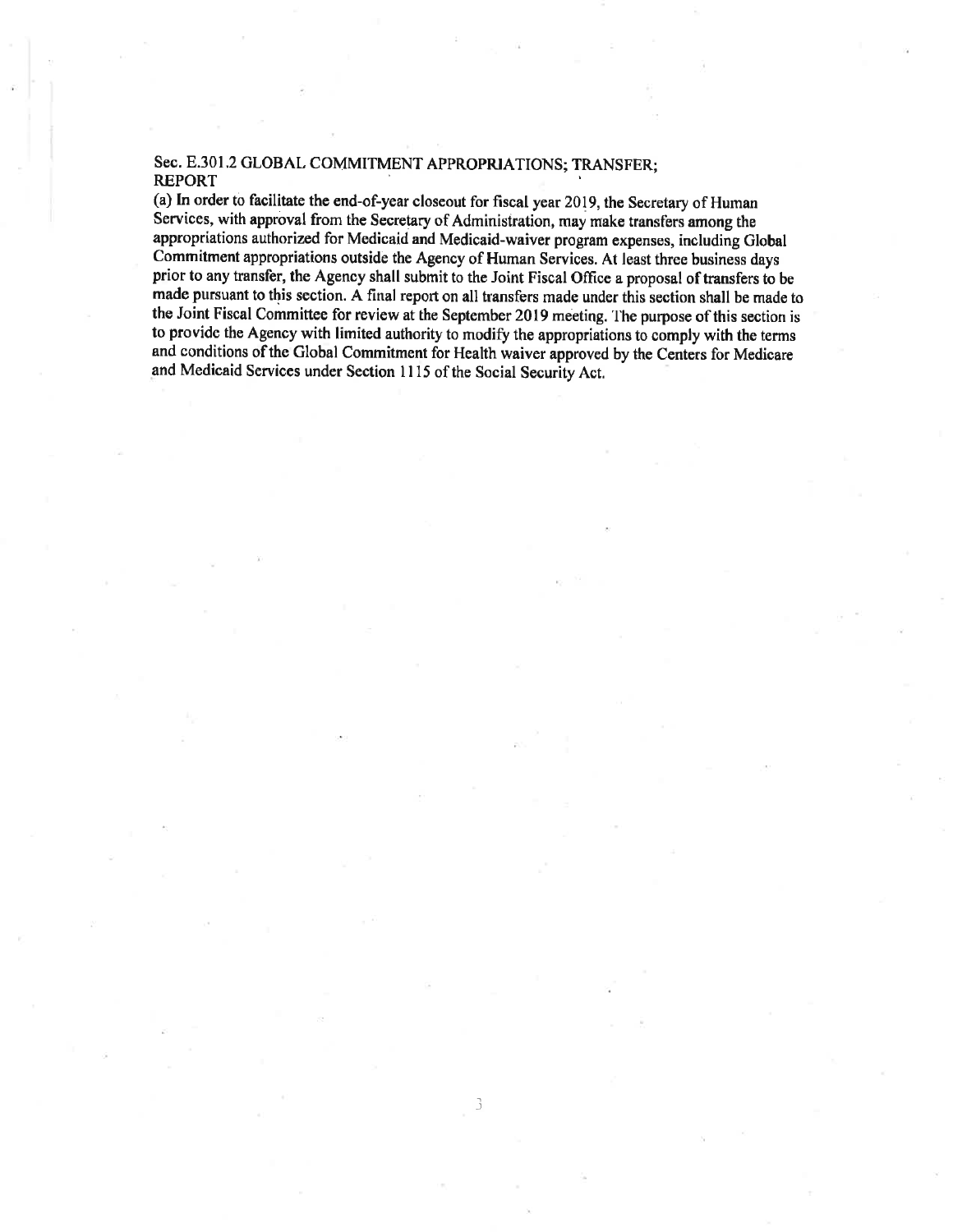# **Global Commitment SFY19 AHS GC Closeout Adjustments**

j.

|                      |                       |                                     |                         |              | GIODAI      |                         |
|----------------------|-----------------------|-------------------------------------|-------------------------|--------------|-------------|-------------------------|
|                      |                       |                                     | General                 | Federal      | Commitment  | Total                   |
| <b>Department</b>    | Dept ID               | <b>Fund Codes</b>                   | 10000                   | 22005        | 20405       |                         |
|                      |                       |                                     |                         |              |             |                         |
|                      |                       | 3400001000 AHS Secretary's Office   |                         |              |             |                         |
| <b>AHS</b>           |                       |                                     |                         |              | 1,618,706   | 870,702                 |
|                      |                       | Convert GF to GC                    | (748.004)               |              |             |                         |
| <b>DRS</b>           |                       | 3400008000 Division of Rate Setting |                         |              |             | 0<br>O                  |
| <b>HSB</b>           |                       | 34000100000 Human Services Board    |                         |              |             |                         |
|                      |                       |                                     |                         |              |             | $\overline{\mathbf{0}}$ |
|                      |                       |                                     |                         |              |             |                         |
| <b>TOTAL AHS/DRS</b> |                       |                                     | (748,004)               | $\mathbf{0}$ | 1,618,706   | 870,702                 |
|                      |                       | <b>Correctional Services</b>        |                         |              |             |                         |
| <b>DOC</b>           | 3480004000            |                                     | 0                       |              |             | 0                       |
|                      |                       |                                     |                         |              |             |                         |
| <b>TOTAL DOC</b>     |                       |                                     | $\overline{\mathbf{0}}$ | $\mathbf{0}$ | 0           | 0                       |
|                      |                       |                                     |                         |              |             |                         |
|                      |                       |                                     |                         |              |             |                         |
| <b>DVHA</b>          | 3410010000 Admin      |                                     |                         |              |             |                         |
|                      |                       | Transfer GC to Global               |                         |              |             |                         |
|                      |                       | <b>Commitment Program</b>           |                         |              | (2,700,000) | (2,700,000)<br>0        |
|                      |                       |                                     |                         |              |             |                         |
|                      |                       | 3410015000 Global Commitment        |                         |              |             |                         |
|                      |                       | Receive GC from DAIL                |                         |              |             |                         |
|                      |                       | Developmental Services              |                         |              | 5,000,000   | 5,000,000               |
|                      |                       | Receive GC from from                |                         |              |             |                         |
|                      |                       | Admin                               |                         |              | 2,700,000   | 2,700,000               |
|                      |                       |                                     |                         |              |             | 0                       |
|                      |                       |                                     |                         |              |             |                         |
|                      | 3410016000            | <b>GC LTC Walver</b>                |                         |              |             |                         |
|                      |                       | Convert GC to GF for MFP            |                         |              |             |                         |
|                      |                       | State match                         | 175,000                 |              | (378, 706)  | 175,000                 |
|                      |                       | Convert GC to GF for MFP            |                         |              |             |                         |
|                      |                       | State match for FY20                |                         |              |             |                         |
|                      |                       | carryforward                        | 325,000                 |              | (703.311)   | 325,000<br>o            |
|                      |                       |                                     |                         |              |             |                         |
|                      | 3410017000 State Only |                                     |                         |              |             |                         |
|                      |                       |                                     |                         |              |             |                         |
|                      |                       | 3410018000 Non-Waiver Matched       |                         |              |             |                         |
|                      |                       |                                     |                         |              |             | 0                       |
|                      |                       |                                     | $\mathbf 0$             |              |             | $\Omega$                |
|                      |                       |                                     |                         |              |             |                         |
| <b>TOTAL DVHA</b>    |                       |                                     | 500,000                 | $\mathbf{Q}$ | 3,917,983   | 4,417,983               |
|                      |                       |                                     |                         |              |             |                         |
| <b>VDH</b>           |                       | 3420010000 Admin & Support          |                         |              |             |                         |
|                      |                       |                                     |                         |              |             |                         |
|                      |                       | Transfer GC to Public Health        |                         |              | (1.396.592) | (1,396,592)             |
|                      |                       |                                     |                         |              |             |                         |
|                      |                       |                                     |                         |              |             |                         |
|                      |                       | 3420021000 Public Health            |                         |              |             |                         |
|                      |                       | Receive GC from                     |                         |              |             |                         |
|                      |                       | Admin/Support and convert to        |                         |              |             |                         |
|                      |                       | GF                                  | 645,365                 |              |             | 645,365                 |
|                      |                       | Receive GC from ADAP                |                         |              | 1.012.504   | 1.012.504               |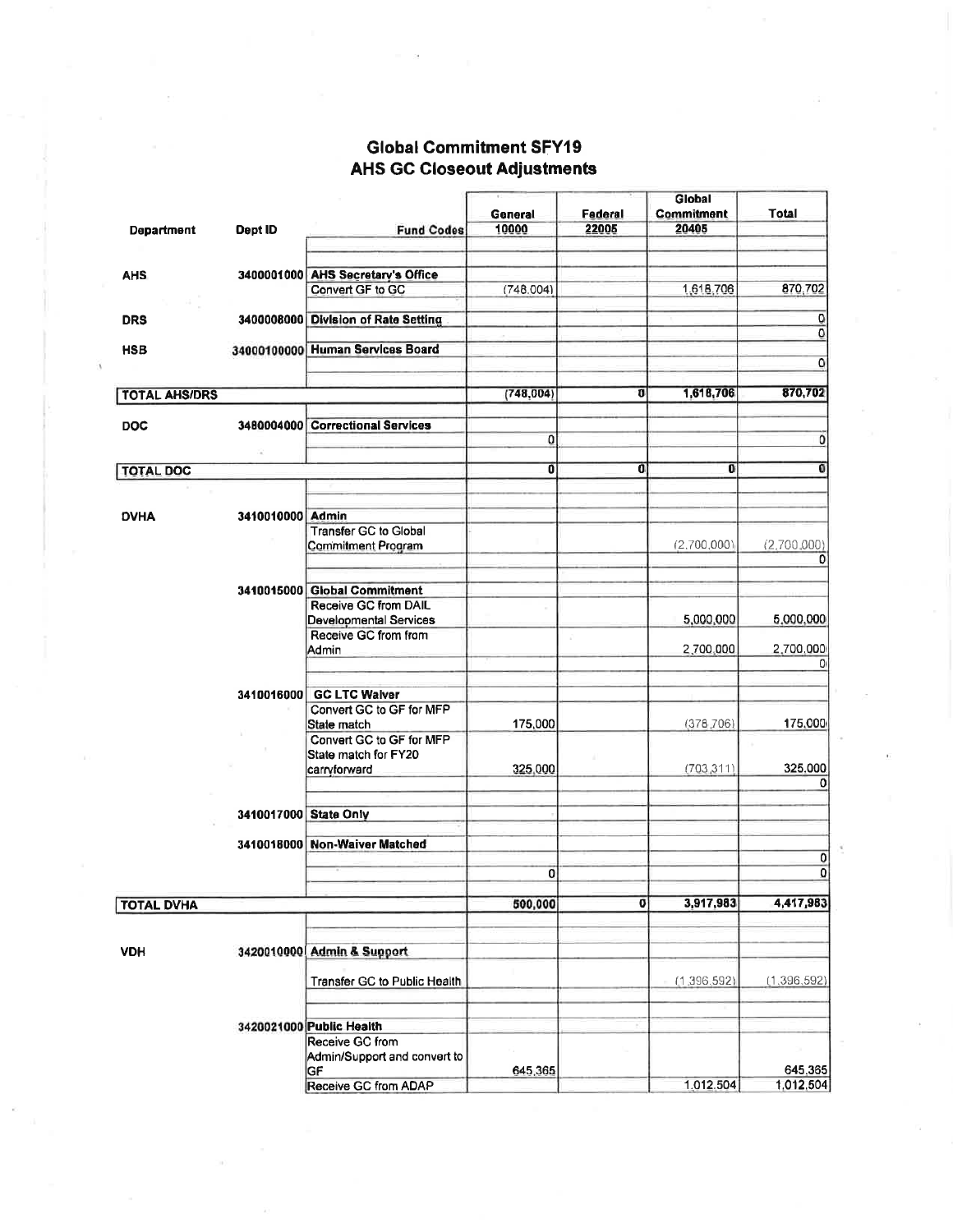|                  |                   | Receive GC from ADAP and                                          |            |   |                          |                            |
|------------------|-------------------|-------------------------------------------------------------------|------------|---|--------------------------|----------------------------|
|                  |                   | convert to GF                                                     | 1,003,522  |   |                          | 1,003,522                  |
|                  |                   |                                                                   |            |   |                          |                            |
|                  | 3420060000 ADAP   |                                                                   |            |   |                          |                            |
|                  |                   | <b>Transfer GC to Public Health</b>                               |            |   | (1.012,504)              | (1,012,504)                |
|                  |                   | <b>Transfer GC to Public Health</b>                               |            |   | (2.171.656)              | (2.171.656)                |
|                  |                   |                                                                   |            |   |                          |                            |
| <b>TOTAL VDH</b> |                   |                                                                   | 1,648,807  | O | (3,568,248)              | (1,919,361)                |
|                  |                   |                                                                   |            |   |                          |                            |
| <b>DMH</b>       |                   | 3150070000 Mental Health                                          |            |   |                          |                            |
|                  |                   | Convert GF to GC                                                  | (906, 025) |   | 1,960,669                | 1,054,644                  |
| <b>TOTAL DMH</b> |                   |                                                                   |            |   |                          |                            |
|                  |                   |                                                                   | (906, 025) | 0 | 1,960,669                | 1,054,644                  |
|                  |                   |                                                                   |            |   |                          |                            |
| <b>DDAIL</b>     |                   | 3460010000 Administration & Support                               |            |   |                          |                            |
|                  |                   | Receive GC from TBI                                               |            |   | 160,000                  | 160,000                    |
|                  |                   | Receive GC from TBI and<br>convert to GF                          | 138,630    |   |                          | 138,630                    |
|                  |                   | Receive GC from DAIL                                              |            |   |                          |                            |
|                  |                   | Grants and convert to GF                                          | 92,420     |   |                          | 92,420                     |
|                  |                   | 3460020000 DAIL Grants                                            |            |   |                          |                            |
|                  |                   | <b>Transfer GC from TBI to</b><br>DAIL Grants and convert to      |            |   |                          |                            |
|                  |                   | GF.                                                               | 25,000     |   |                          | 25,000                     |
|                  |                   | <b>Transfer GC to DAIL Admin</b>                                  |            |   |                          |                            |
|                  |                   |                                                                   |            |   | (200,000)                | (200.000)                  |
|                  |                   |                                                                   |            |   |                          |                            |
|                  |                   | 3460030000 Blind and Visually Impaired<br>Receive GC from TBI and |            |   |                          |                            |
|                  |                   | convert to GF                                                     | 160,000    |   |                          | 160,000                    |
|                  |                   |                                                                   |            |   |                          | $\Omega$                   |
|                  |                   |                                                                   |            |   |                          |                            |
|                  |                   | 3460040000 Vocational Rehabilitation                              |            |   |                          |                            |
|                  |                   |                                                                   |            |   |                          |                            |
|                  |                   | 3460050000 Developmental Services                                 |            |   |                          |                            |
|                  |                   | Transfer GC to DVHA Global                                        |            |   |                          |                            |
|                  |                   | Commitment Program<br>Transfer GC to DCF FSD                      |            |   | (5,000,000)<br>(200.000) | (5.000, 000)<br>(200, 000) |
|                  |                   |                                                                   |            |   |                          | 0                          |
|                  |                   | TBI, Home & Comm. Based                                           |            |   |                          |                            |
|                  | 3460070000 Waiver |                                                                   |            |   |                          |                            |
|                  |                   | Transfer GC TBI to DAIL<br>Grants                                 |            |   | (54.101)                 | (54, 101)                  |
|                  |                   |                                                                   |            |   |                          |                            |
|                  |                   | <b>Transfer GC to DBVI Grants</b>                                 |            |   | (346.245)                | (346, 245)                 |
|                  |                   | Transfer GC to DAIL Admin                                         |            |   | (160.000)                | (160.000)                  |
|                  |                   | Transfer GC to DAIL Admin                                         |            |   | (300.000)                | (300.000)                  |

R.